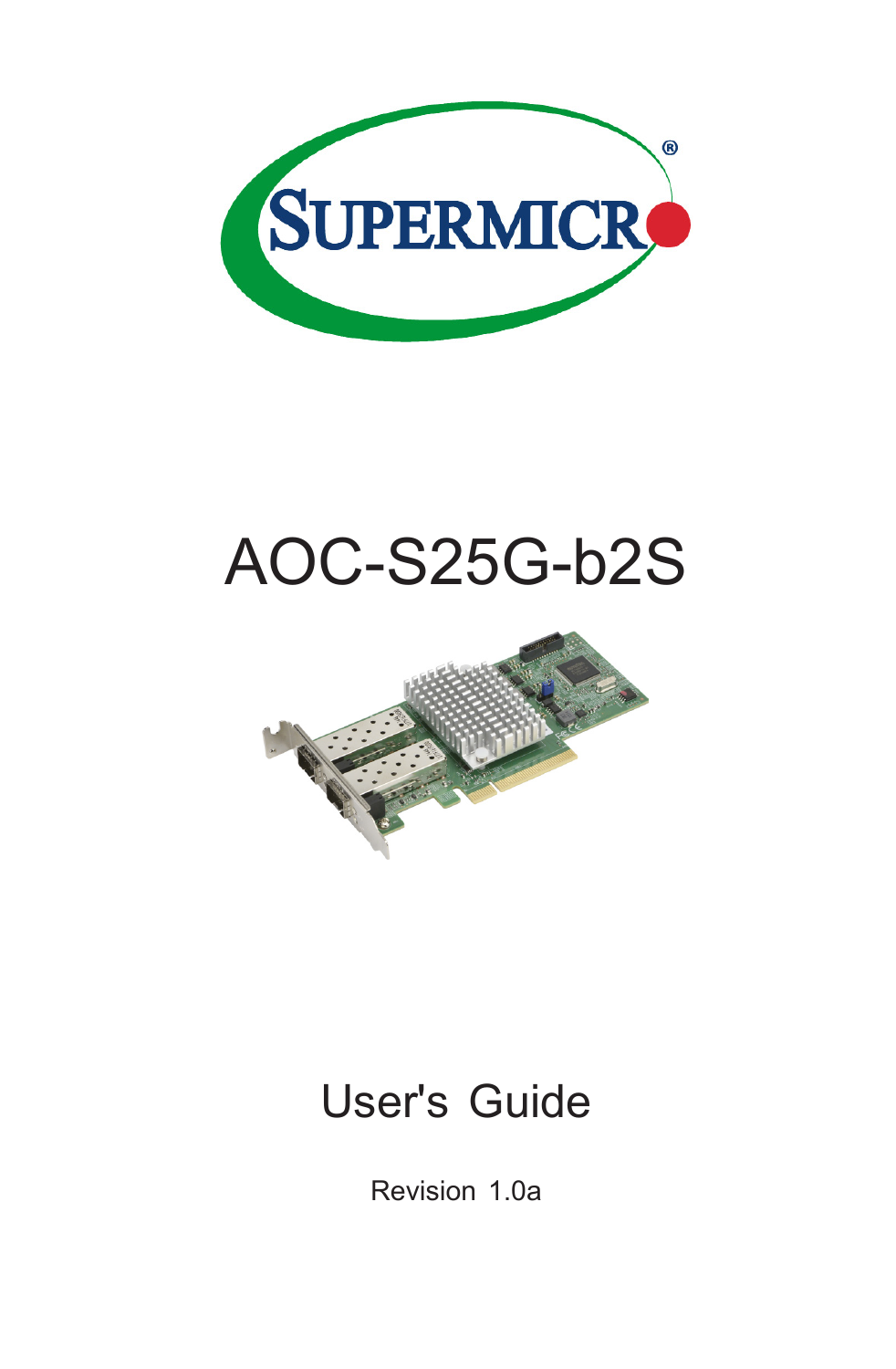The information in this User's Guide has been carefully reviewed and is believed to be accurate. The vendor assumes no responsibility for any inaccuracies that may be contained in this document, and makes no commitment to update or to keep current the information in this user's guide, or to notify any person or organization of the updates. **Please Note: For the most up-to-date version of this user's guide, please see our Website at www.supermicro.com.**

Super Micro Computer, Inc. ("Supermicro") reserves the right to make changes to the product described in this user's guide at any time and without notice. This product, including software and documentation, is the property of Supermicro and/or its licensors, and is supplied only under a license. Any use or reproduction of this product is not allowed, except as expressly permitted by the terms of said license.

IN NO EVENT WILL SUPER MICRO COMPUTER, INC. BE LIABLE FOR DIRECT, INDIRECT, SPECIAL, INCIDENTAL, SPECULATIVE OR CONSEQUENTIAL DAMAGES ARISING FROM THE USE OR INABILITY TO USE THIS PRODUCT OR DOCUMENTATION, EVEN IF ADVISED OF THE POSSIBILITY OF SUCH DAMAGES. IN PARTICULAR, SUPER MICRO COMPUTER, INC. SHALL NOT HAVE LIABILITY FOR ANY HARDWARE, SOFTWARE, OR DATA STORED OR USED WITH THE PRODUCT, INCLUDING THE COSTS OF REPAIRING, REPLACING, INTEGRATING, INSTALLING OR RECOVERING SUCH HARDWARE, SOFTWARE, OR DATA.

Any disputes arising between the manufacturer and the customer shall be governed by the laws of Santa Clara County in the State of California, USA. The State of California, County of Santa Clara shall be the exclusive venue for the resolution of any such disputes. Supermicro's total liability for all claims will not exceed the price paid for the hardware product.

FCC Statement: This equipment has been tested and found to comply with the limits for a Class A digital device pursuant to Part 15 of the FCC Rules. These limits are designed to provide reasonable protection against harmful interference when the equipment is operated in a commercial environment. This equipment generates, uses, and can radiate radio frequency energy and, if not installed and used in accordance with the manufacturer's instruction manual, may cause harmful interference with radio communications. Operation of this equipment in a residential area is likely to cause harmful interference, in which case you will be required to correct the interference at your own expense.

California Best Management Practices Regulations for Perchlorate Materials: This Perchlorate warning applies only to products containing CR (Manganese Dioxide) Lithium coin cells. "Perchlorate Material-special handling may apply. See www.dtsc.ca.gov/hazardouswaste/perchlorate".

WARNING: Handling of lead solder materials used in this product may expose you to lead, a chemical known to the State of California to cause birth defects and other reproductive harm.

User's Guide Revision 1.0a

Release Date: December 20, 2017

Unless you request and receive written permission from Super Micro Computer, Inc., you may not copy any part of this document.

Information in this document is subject to change without notice. Other products and companies referred to herein are trademarks or registered trademarks of their respective companies or mark holders.

Copyright © 2016 by Super Micro Computer, Inc.

All rights reserved.

**Printed in the United States of America**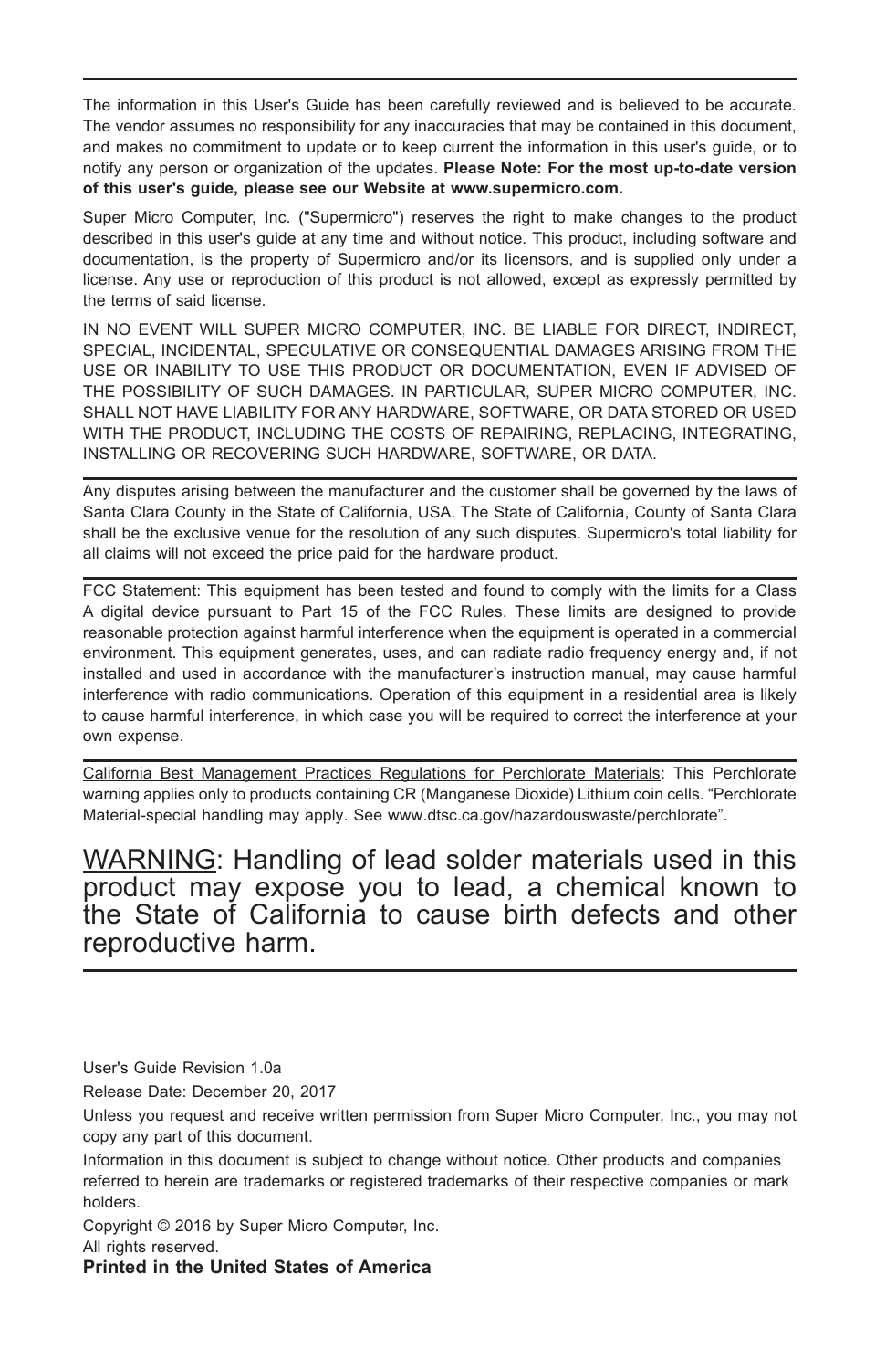## **Preface**

## **About this User's Guide**

This user's guide is written for system integrators, IT professionals, and knowledgeable end users. It provides information for the installation and use of the AOC-S25G-b2S add-on card.

## **An Important Note to the User**

All graphic images and layout drawings shown in this user's guide are based upon the latest PCB revision available at the time of publishing of this user's guide. The add-on card you have received may or may not look exactly the same as the graphics shown in this user's guide.

## **Returning Merchandise for Service**

A receipt or copy of your invoice marked with the date of purchase is required before any warranty service will be rendered. You can obtain service by calling your vendor for a Returned Merchandise Authorization (RMA) number. When returning to the manufacturer, the RMA number should be prominently displayed on the outside of the shipping carton and mailed prepaid or hand-carried. Shipping and handling charges will be applied for all orders that must be mailed when service is complete.

For faster service, RMA authorizations may be requested online (http://www.supermicro.com/support/rma/).

This warranty only covers normal consumer use and does not cover damages incurred in shipping or from failure due to the alteration, misuse, abuse or improper maintenance of products.

During the warranty period, contact your distributor first for any product problems.

## **Conventions Used in the User's Guide**

Pay special attention to the following symbols for proper system installation:

**Warning:** Important information given to ensure proper system installation and to avoid possible damage done to the components or injury to yourself.

**Note:** Additional information given for proper system setup.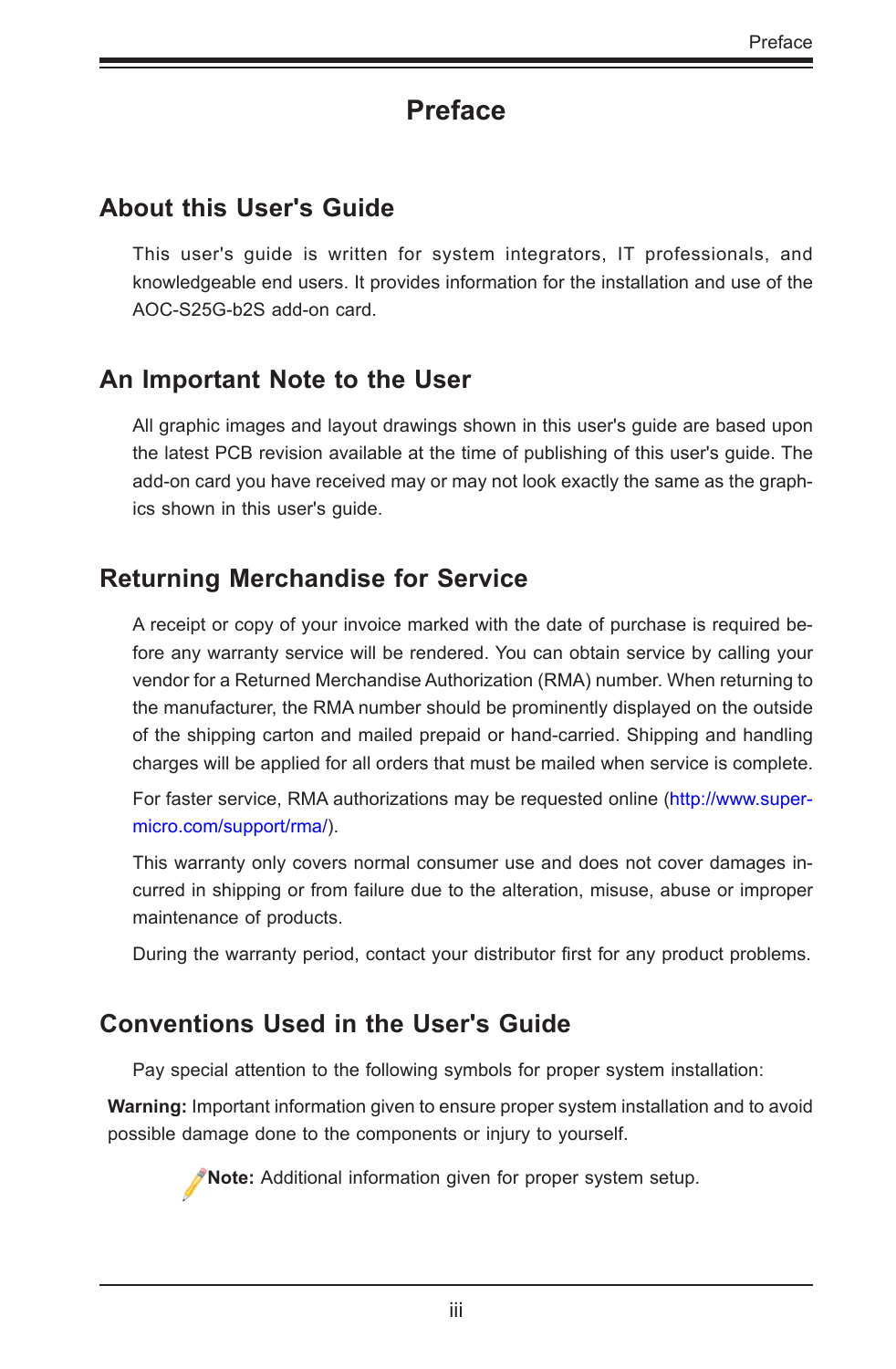## **Important Links**

For your system to work properly, please follow the links below to download all necessary drivers/utilities and the user's manual for your server.

- Supermicro product manuals: http://www.supermicro.com/support/manuals/
- Product drivers and utilities: ftp://ftp.supermicro.com
- Product safety info: http://www.supermicro.com/about/policies/safety information.cfm
- If you have any questions, please contact our support team at: support@ supermicro.com

This manual may be periodically updated without notice. Please check the Supermicro website for possible updates to the manual revision level.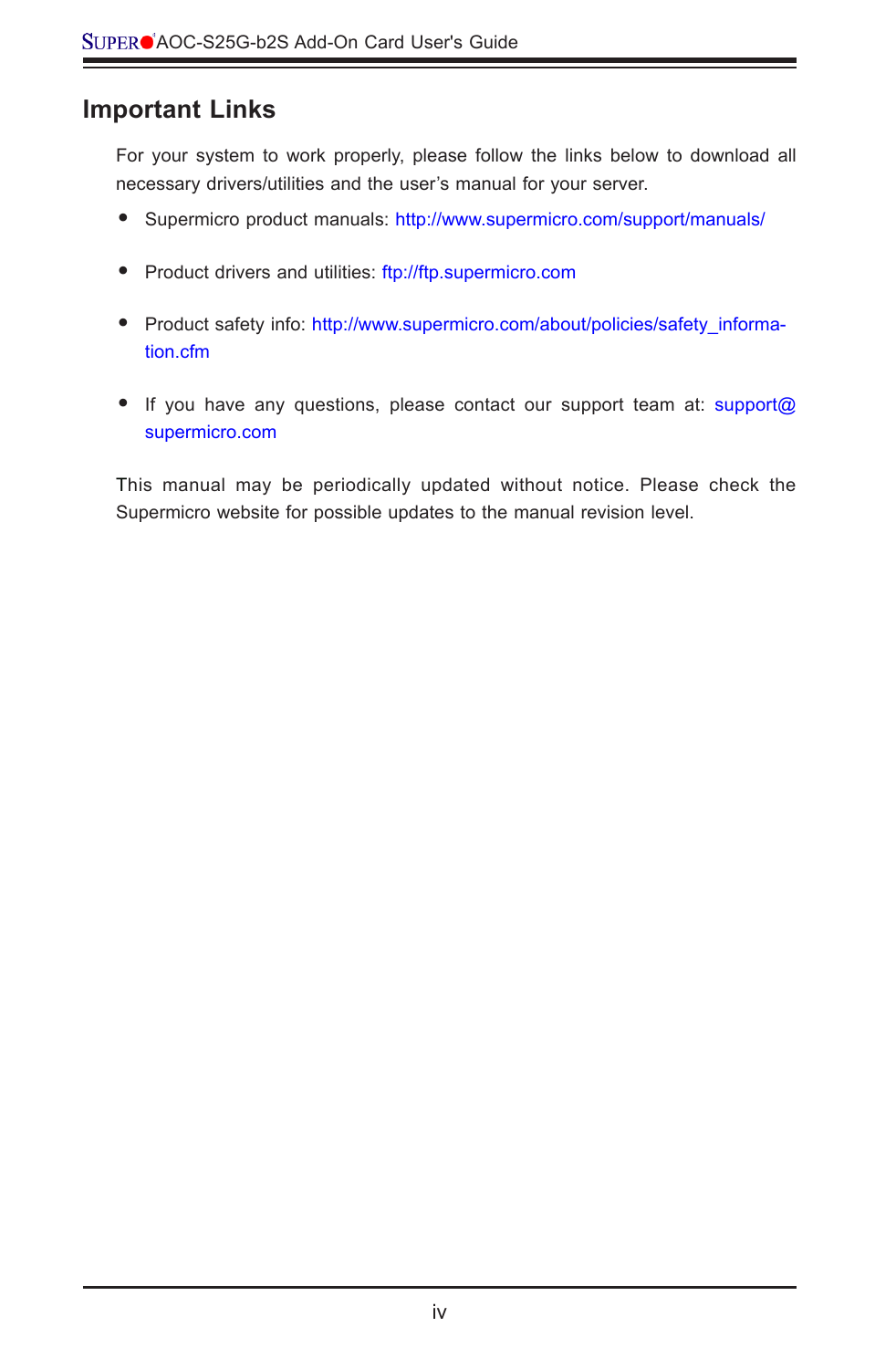## **Contacting Supermicro**

| <b>Headquarters</b> |                                                |  |  |
|---------------------|------------------------------------------------|--|--|
| Address:            | Super Micro Computer, Inc.                     |  |  |
|                     | 980 Rock Ave.                                  |  |  |
|                     | San Jose, CA 95131 U.S.A.                      |  |  |
| Tel:                | +1 (408) 503-8000                              |  |  |
| Fax:                | +1 (408) 503-8008                              |  |  |
| Email:              | marketing@supermicro.com (General Information) |  |  |
|                     | support@supermicro.com (Technical Support)     |  |  |
| Web Site:           | www.supermicro.com                             |  |  |
| <b>Europe</b>       |                                                |  |  |
| Address:            | Super Micro Computer B.V.                      |  |  |
|                     | Het Sterrenbeeld 28, 5215 ML                   |  |  |
|                     | 's-Hertogenbosch, The Netherlands              |  |  |
| Tel:                | +31 (0) 73-6400390                             |  |  |
| Fax:                | +31 (0) 73-6416525                             |  |  |
| Email:              | sales@supermicro.nl (General Information)      |  |  |
|                     | support@supermicro.nl (Technical Support)      |  |  |
|                     | rma@supermicro.nl (Customer Support)           |  |  |
| Web Site:           | www.supermicro.nl                              |  |  |
| Asia-Pacific        |                                                |  |  |
| Address:            | Super Micro Computer, Inc.                     |  |  |
|                     | 3F, No. 150, Jian 1st Rd.                      |  |  |
|                     | Zhonghe Dist., New Taipei City 235             |  |  |
|                     | Taiwan (R.O.C)                                 |  |  |
| Tel:                | +886-(2) 8226-3990                             |  |  |
| Fax:                | +886-(2) 8226-3992                             |  |  |
| Email:              | support@supermicro.com.tw                      |  |  |
| Web Site:           | www.supermicro.com.tw                          |  |  |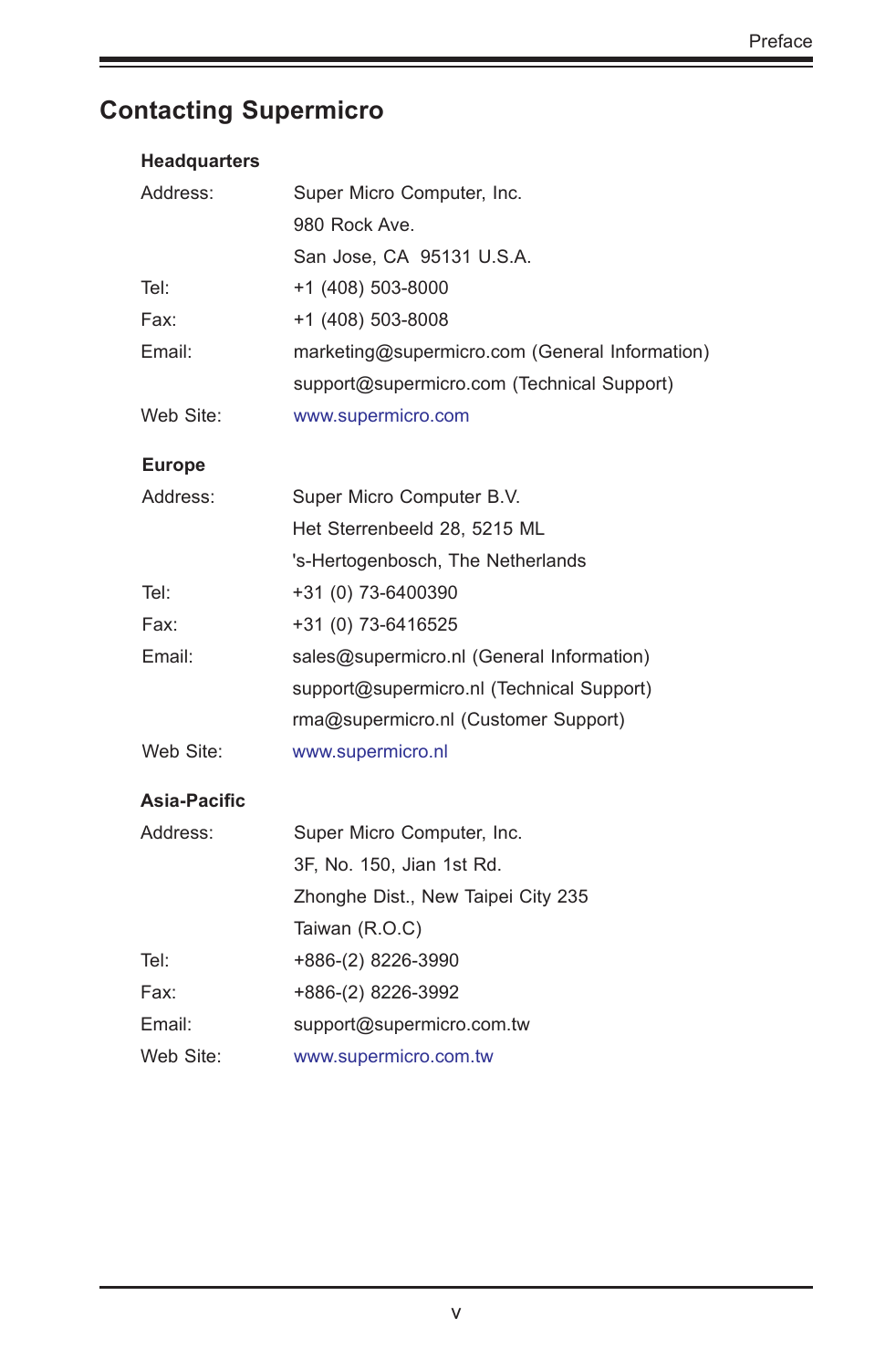## **Table of Contents**

#### **Preface**

#### **Chapter 1 Introduction**

| $1 - 1$ |                                      |
|---------|--------------------------------------|
| $1 - 2$ |                                      |
| $1 - 3$ |                                      |
| $1 - 4$ |                                      |
|         | <b>Chapter 2 Hardware Components</b> |
| $2 - 1$ |                                      |
| $2 - 2$ |                                      |
| $2 - 3$ |                                      |
|         |                                      |
|         |                                      |
| $2 - 4$ |                                      |
|         |                                      |
|         |                                      |
|         |                                      |
| $2 - 5$ |                                      |
|         |                                      |
|         | <b>Chapter 3 Installation</b>        |
| $3 - 1$ |                                      |
|         |                                      |
| $3-2$   |                                      |
| $3 - 3$ |                                      |
| $3 - 4$ |                                      |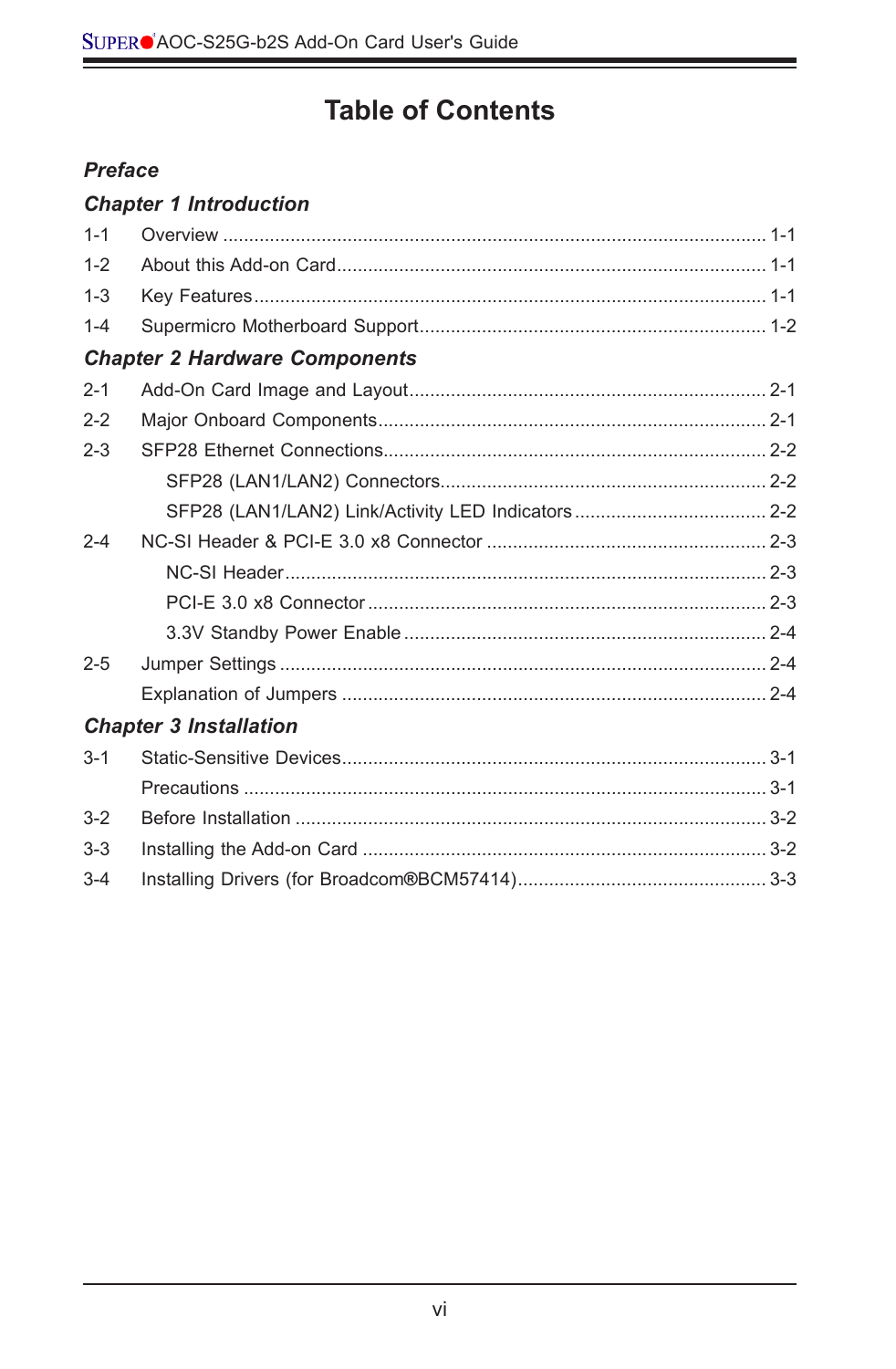## **Chapter 1**

## **Introduction**

## **1-1 Overview**

Congratulations on purchasing your add-on card from an acknowledged leader in the industry. Supermicro products are designed with the utmost attention to detail to provide you with the highest standards in quality and performance.

## **1-2 About this Add-on Card**

The Supermicro AOC-S25G-b2S is the most advanced Network-Controller Sideband Interface (NC-SI) Ethernet LAN card in the market today. With the Broadcom® BCMBCM57414 Controller and dual optical transceiver (SFP28) ports built-in, this add-on card provides unprecedented network interface connectivity with a speed of up to 25Gbps.

Featuring Asset Management for Supermicro system and server platforms, this add-on card supports the TruFlow™ Technology, SR-IOV, multi-queueing, stateless offloads, network overlay, NIC partitioning, IEEE 1588 and RDMA over Converged Ethernet (RoCE). The AOC-S25G-b2S offers high-performance connectivity and superb remote sideband manageability to meet the growing needs of high-end computing platforms. For more information regarding product support or updates, please refer to our website at http://www.supermicro.com/products/accessories/ addon//AOC-S25G-b2S.cfm.

## **1-3 Key Features**

The key features of this add-on card include the following:

- Standard PCI-E Gen3 x8 lanes host interface
- Low profile, standard short-length form factor
- TruFlow™ (Flow-processing engine integrated to reduce CPU overheads)
- SR-IOV with up to 128 VFs
- Low Latency (TX/RX combined latency = 1.5 us)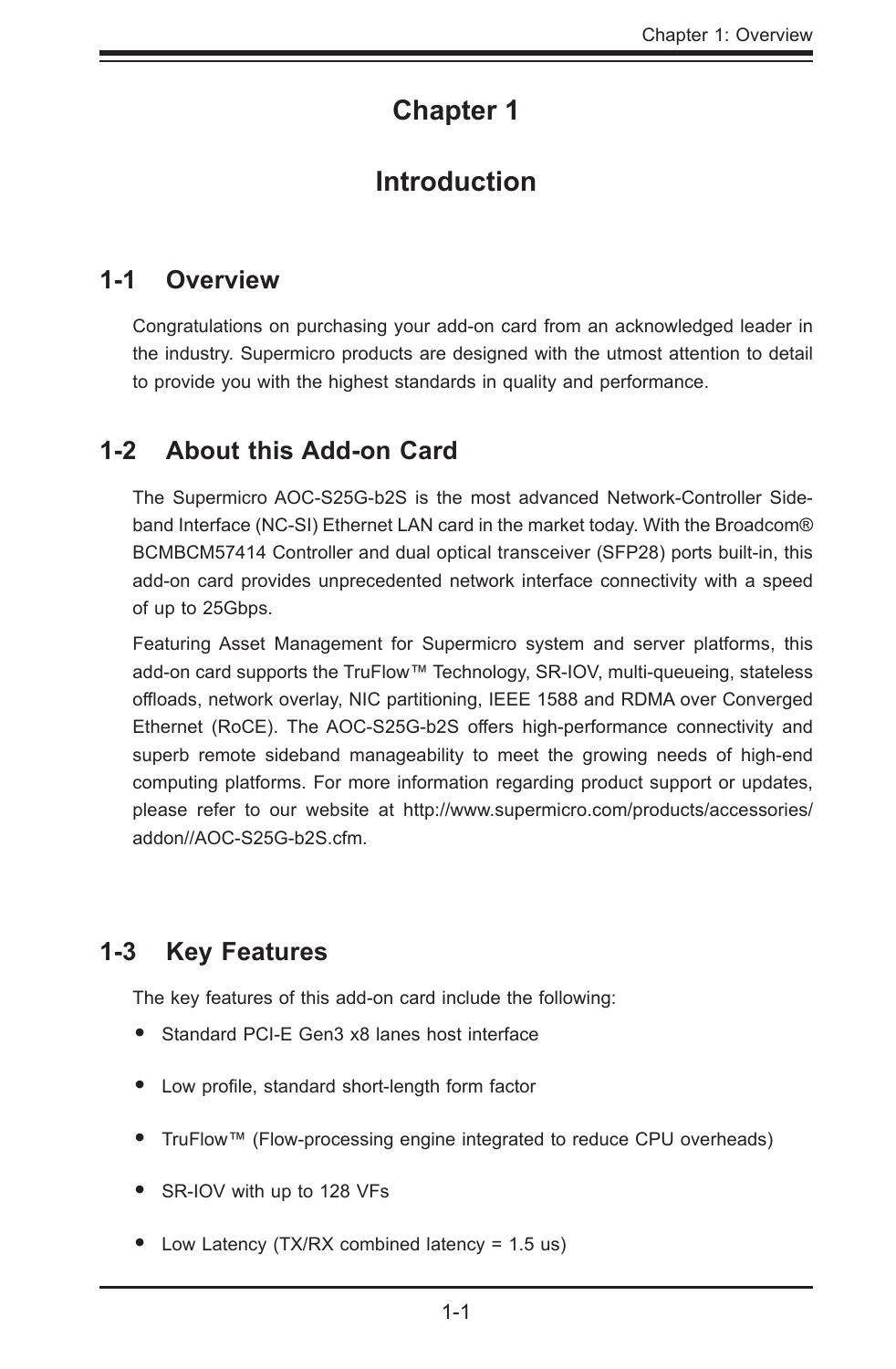- Multi-Queue support (NDIS, VMQ, and Net-Queue)
- Stateless Offloads
- RoCE (RDMA over Converged Ethernet)
- Network overlay: VXLAN and NVGR
- NPAR (NIC partitioning)
- IEEE 1588
- Asset Management (for Supermicro systems only)
- Low power (less than 5W typically)
- RoSH support
- Cable support: copper cables, fiber cables, optic cables with optional transceivers
- Dimensions 2.7" (W) x 5.9" (L) (68.58cm (H) x 149.86cm (L))

## **1-4 Supermicro Motherboard Support**

This add-on card supports the following motherboards:

- X10SRD-F
- X10SDV-TLN4F
- X10SLA-F
- X10SLX-F
- X10SRA-F
- X10SRG-F
- X10SRH-CF
- X10SRH-CLN4F
- X10SRi-F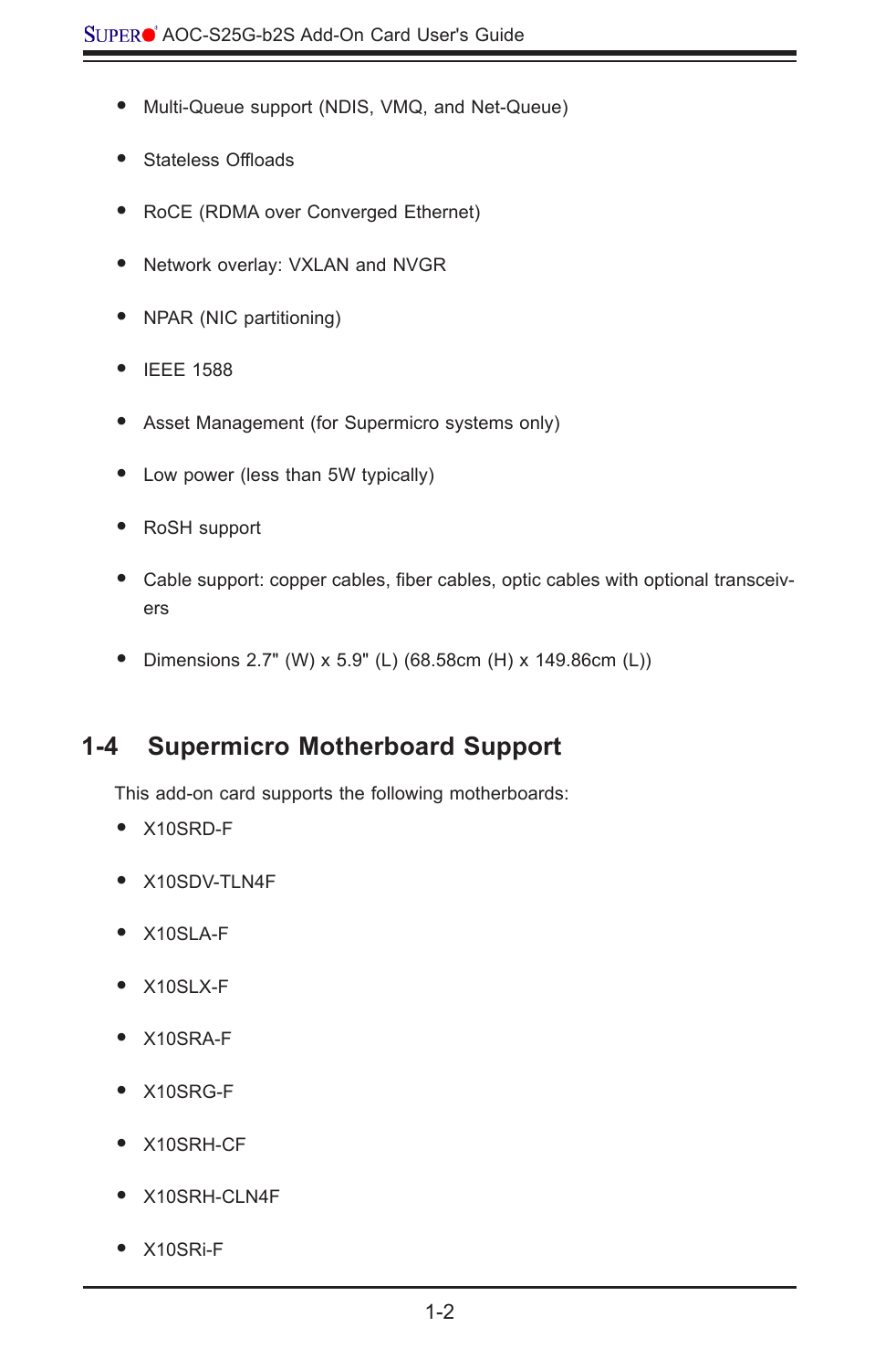- X10SRL-F
- X10SRW-F
- X10DAi
- X10DAC
- X10DAX
- X10DAL-i
- X10DRC-T4+
- X10DRC-LN4+
- X10DRi-T4+
- X10DRi-LN4+
- X10DRT-P
- X10DRD-iNTP
- X10DRD-LTP
- X10DRFF-C
- X10DRFR-T
- X10DRG-Q
- X10DRH-C
- X10DRH-iT
- X10DRi-T
- X10DRL-CT
- X10DRL-i
- X10DRT-L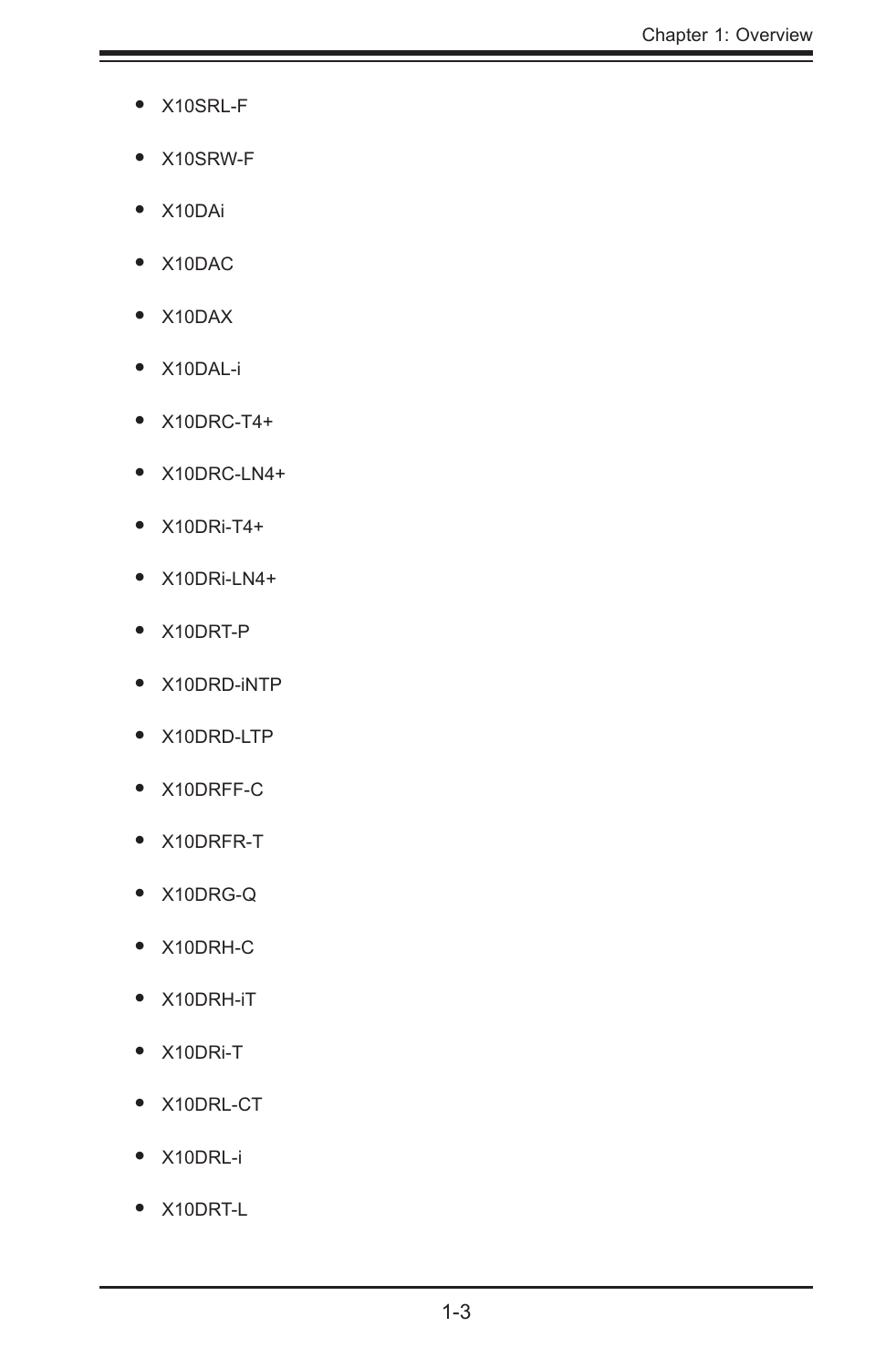- X10DRT-LIBQ
- X10DRT-LIBF
- X10DRU-i+
- X10DRW-E
- X10DRW-N
- X10DRX
- X10DRD-iNT
- X10DRD-L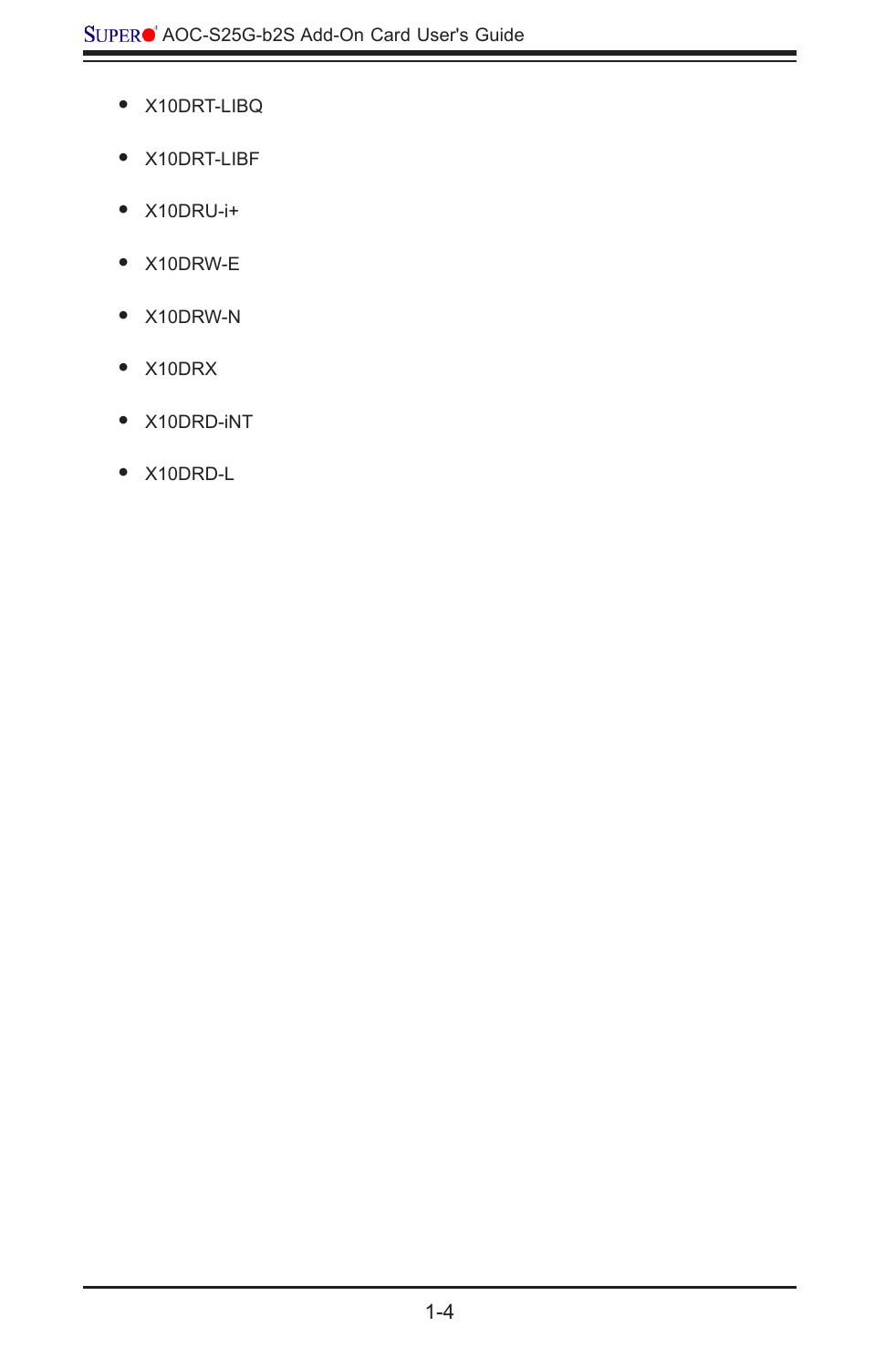## **Chapter 2**

## **Hardware Components**

## **2-1 Add-On Card Image and Layout**



## **2-2 Major Onboard Components**

| AOC-S25G-b2S Major Components |                       |    |                       |    |                       |  |
|-------------------------------|-----------------------|----|-----------------------|----|-----------------------|--|
| No                            | <b>Component Name</b> | No | <b>Component Name</b> | No | <b>Component Name</b> |  |
|                               | SFP1: SFP28<br>(LAN1) | 4  | <b>LAN2 Link LED</b>  |    | JGF1: PCI-E 3.0 x8    |  |
|                               | SFP2: SFP28<br>(LAN2) | 5  | JNCSI1: NCSI header   |    |                       |  |
| 3                             | <b>LAN1 Link LED</b>  | 6  | JP2: Stby PWR Enable  |    |                       |  |

**The AOC-S25G-b2S Layout**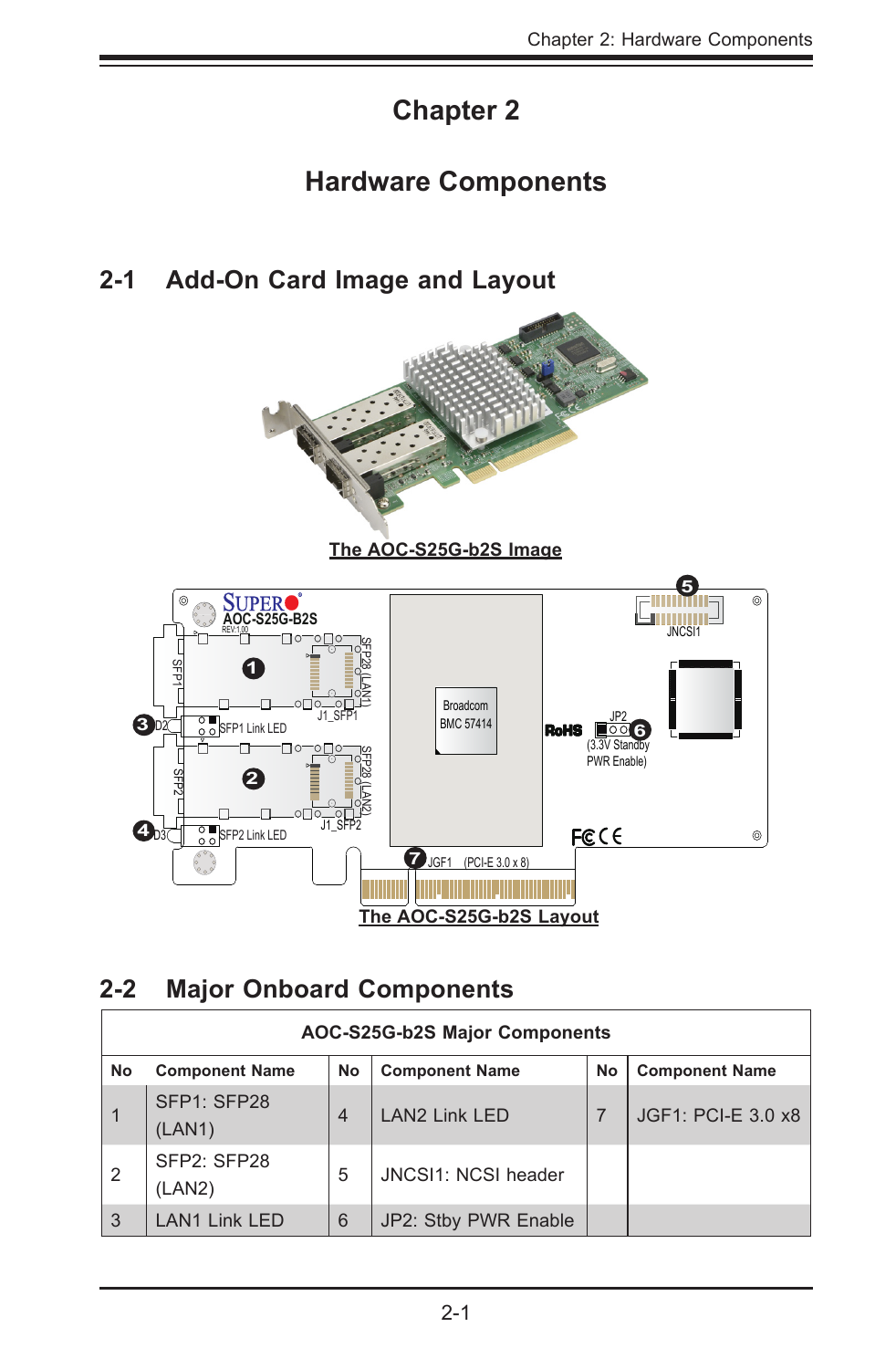### **2-3 SFP28 Ethernet Connections**

#### **SFP28 (LAN1/LAN2) Connectors**

Two small form-factor pluggable (SFP28) optical transceiver connectors (SFP1/ SFP2) are located on the add-on card. These SFP 28 ports provide Ethernet 25GbE/10GbE network connections. See the layout below for the locations.

#### **SFP28 (LAN1/LAN2) Link/Activity LED Indicators**

Two LAN Link/Activity LED indicators are located at D2 and D3 on the add-on card. D2 is used for the SFP28 LAN1 connector, and D3, for SFP28 LAN2 connector. See the table below for the LED states.

| <b>LAN Port Activity LED Indicators</b><br>D2/D3 Assignment/State |                            |  |  |  |
|-------------------------------------------------------------------|----------------------------|--|--|--|
| LED                                                               | <b>LAN Port Assigned</b>   |  |  |  |
| D2                                                                | <b>SFP LAN1 Active</b>     |  |  |  |
| D <sub>3</sub>                                                    | <b>SFP LAN2 Active</b>     |  |  |  |
| Green                                                             | <b>SFP LAN Port Active</b> |  |  |  |

| LAN Port Link LEDs (D2/D3)<br><b>LED State</b> |         |  |  |  |  |
|------------------------------------------------|---------|--|--|--|--|
| <b>LED Color</b> Definition                    |         |  |  |  |  |
| Amber                                          | 10 Gbps |  |  |  |  |
| Green                                          | 25 Gbps |  |  |  |  |

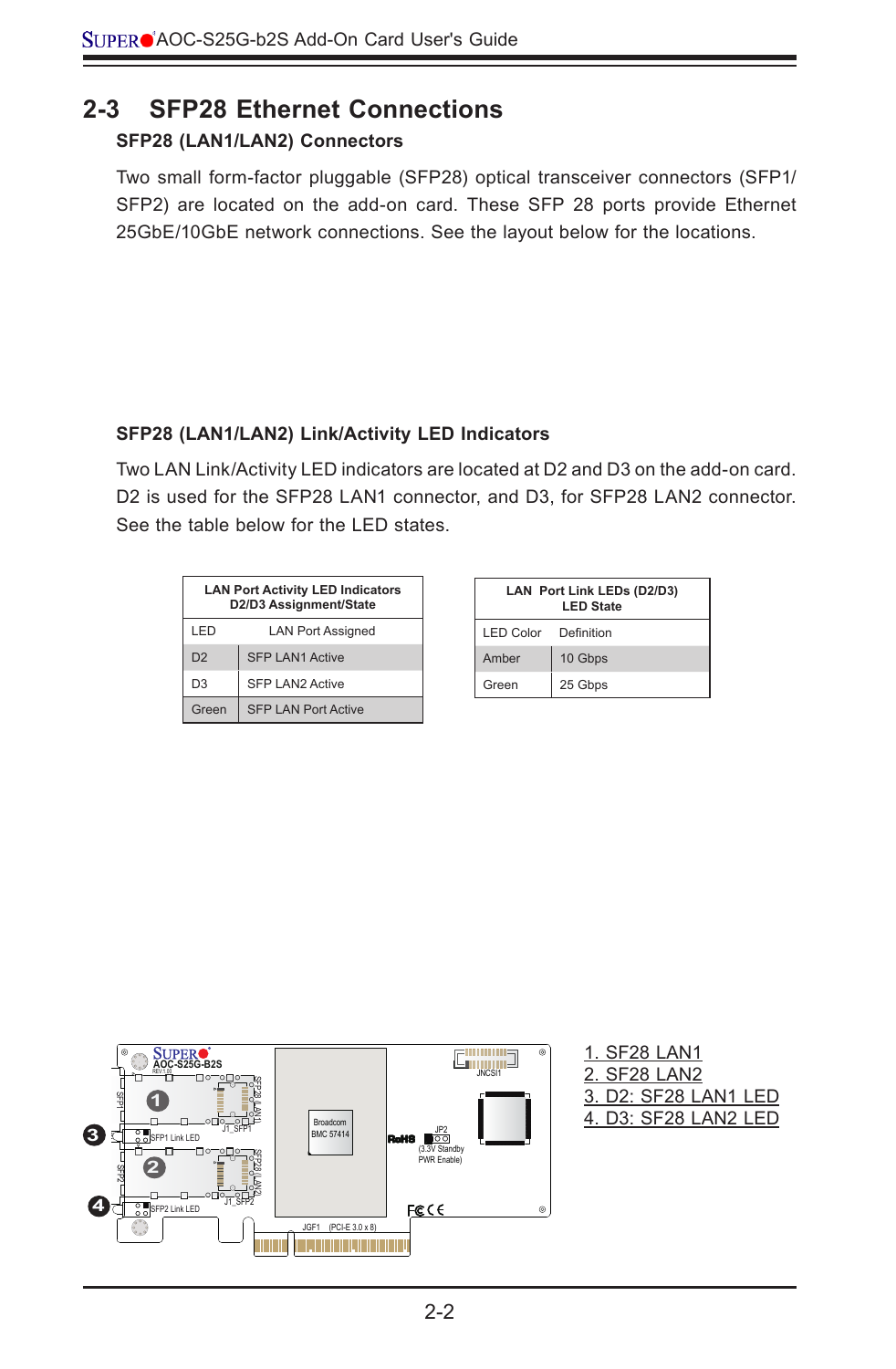## **2-4 NC-SI Header & PCI-E 3.0 x8 Connector**

#### **NC-SI Header**

A Network-Controller Sideband Interface (NC-SI) header is located at JNCSI1 on the add-on card. Connect an appropriate cable from this header to a motherboard to provide the out-of-band (sideband) connection between the onboard Baseboard Management Controller (BMC) and a Network Interface Controller (NIC) for remote management. For the network sideband interface to work properly, you will need to use a motherboard that supports NC-SI and also need to have a special cable. Please contact Supermicro at www.supermicro.com to purchase the cable for this header. See the layout below for the location of the JNCSI1 header.

#### **PCI-E 3.0 x8 Connector**

A PCI-E 3.0 x8 connector is located at JGF1 on the add-on card. Insert this connector into a PCI-E 3.0 x 8 slot on a motherboard to use this add-on card. See the layout below for the location.

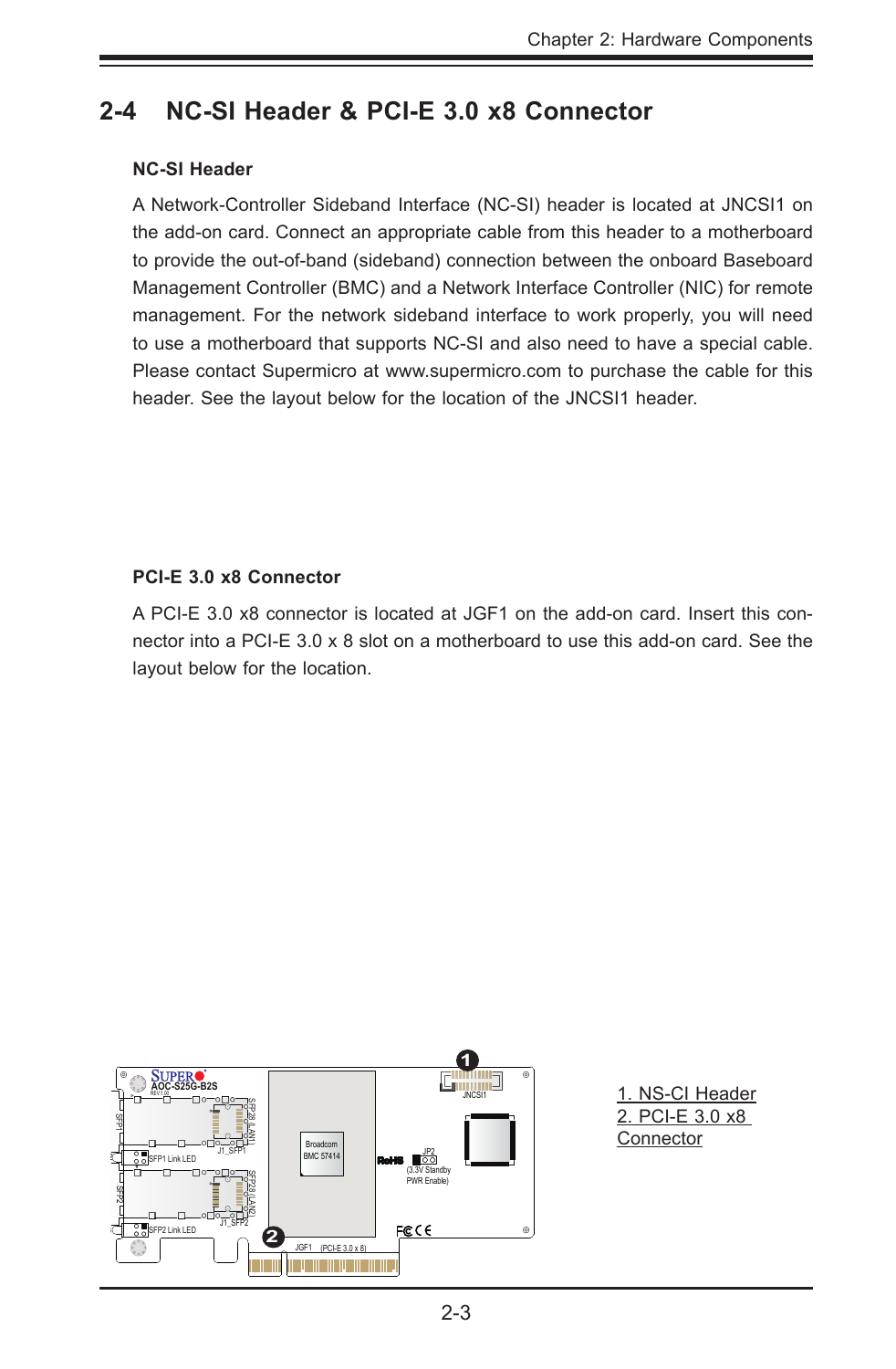## **2-5 Jumper Settings**

#### **Explanation of Jumpers**

To modify the operation of the motherboard, jumpers can be used to choose between optional settings. Jumpers create shorts between two pins to change the function of the connector. Pin 1 is identified with a square solder pad on the printed circuit board. See the motherboard layout pages for jumper locations.



#### **3.3V Standby Power Enable**

The 3.3V Standby Power Enable jumper is located at JP2 on the add-on card. Close Pins 1 & 2 to enable 3.3V Standby Power support. The default setting is **Disabled**.

| 3.3V Standby PWR Enable<br><b>Jumper Settings</b> |                    |  |  |
|---------------------------------------------------|--------------------|--|--|
| Jumper setting Definition                         |                    |  |  |
| <b>Plns: 1-2</b>                                  | Enabled            |  |  |
| Plns: 2-3                                         | Disabled (default) |  |  |



1. Standby PWR Enable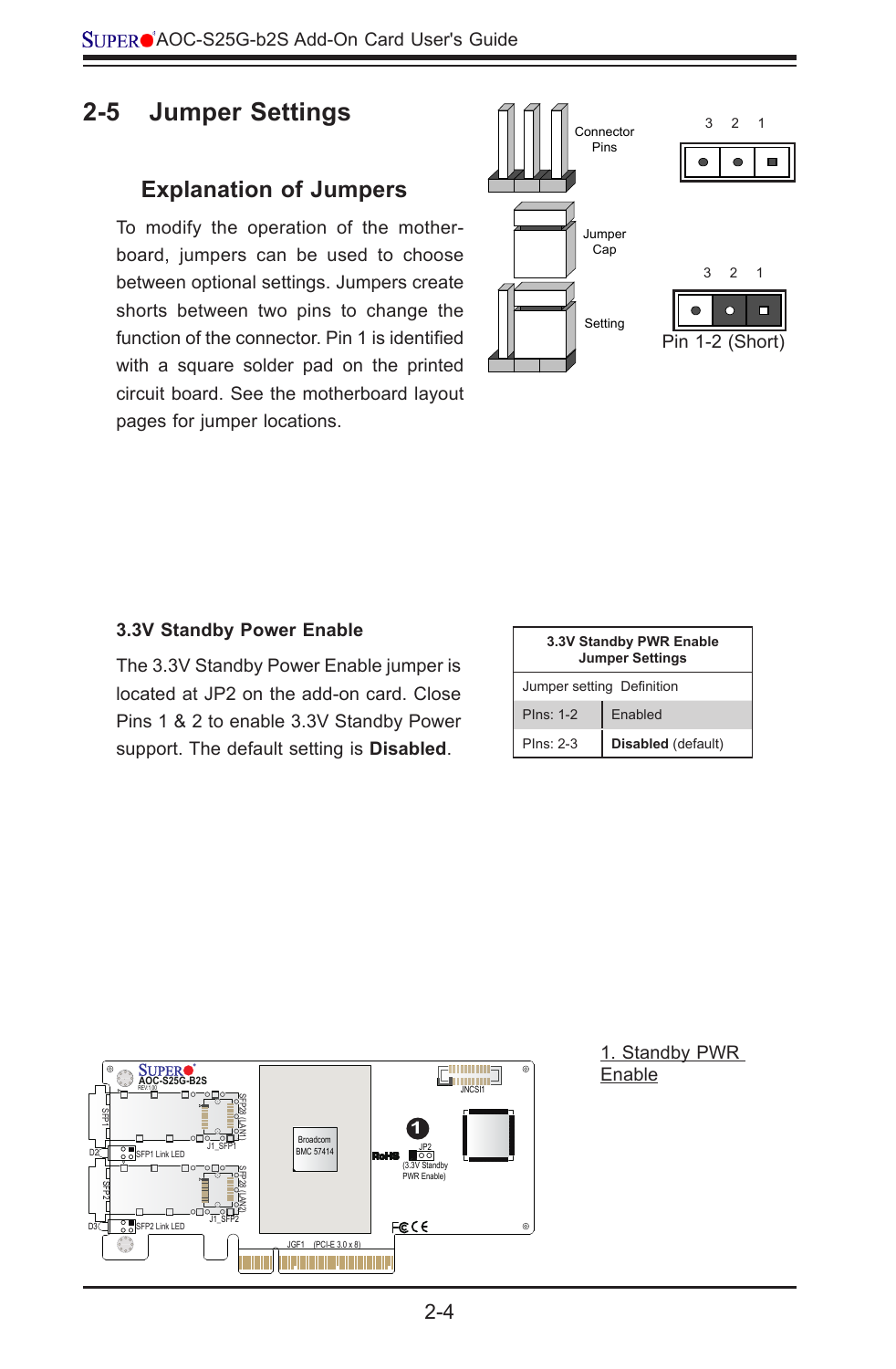## **Chapter 3**

## **Installation**

**Note**: Your system came with the AOC-S25G-b2S add-on card to be used as a part of an integrated solution. We do not recommend that any part of your system components be removed and re-installed. However, if you do need to remove or re-install a system component, including this add-on card, please follow the instructions below to ensure proper system setup. Also, be sure to remove the power cord first before adding, removing or changing any hardware components to avoid damaging the system or components.

## **3-1 Static-Sensitive Devices**

Electrostatic Discharge (ESD) can damage electronic components. To avoid damaging your add-on card, it is important to handle it very carefully. The following measures are generally sufficient to protect your equipment from ESD.

#### **Precautions**

- Use a grounded wrist strap designed to prevent static discharge.
- Touch a grounded metal object before removing the add-on card from the antistatic bag.
- Handle the add-on card by its edges only; do not touch its components, or peripheral chips.
- Put the add-on card back into the antistatic bags when not in use.
- For grounding purposes, make sure that your system chassis provides excellent conductivity between the power supply, the case, the mounting fasteners and the add-on card.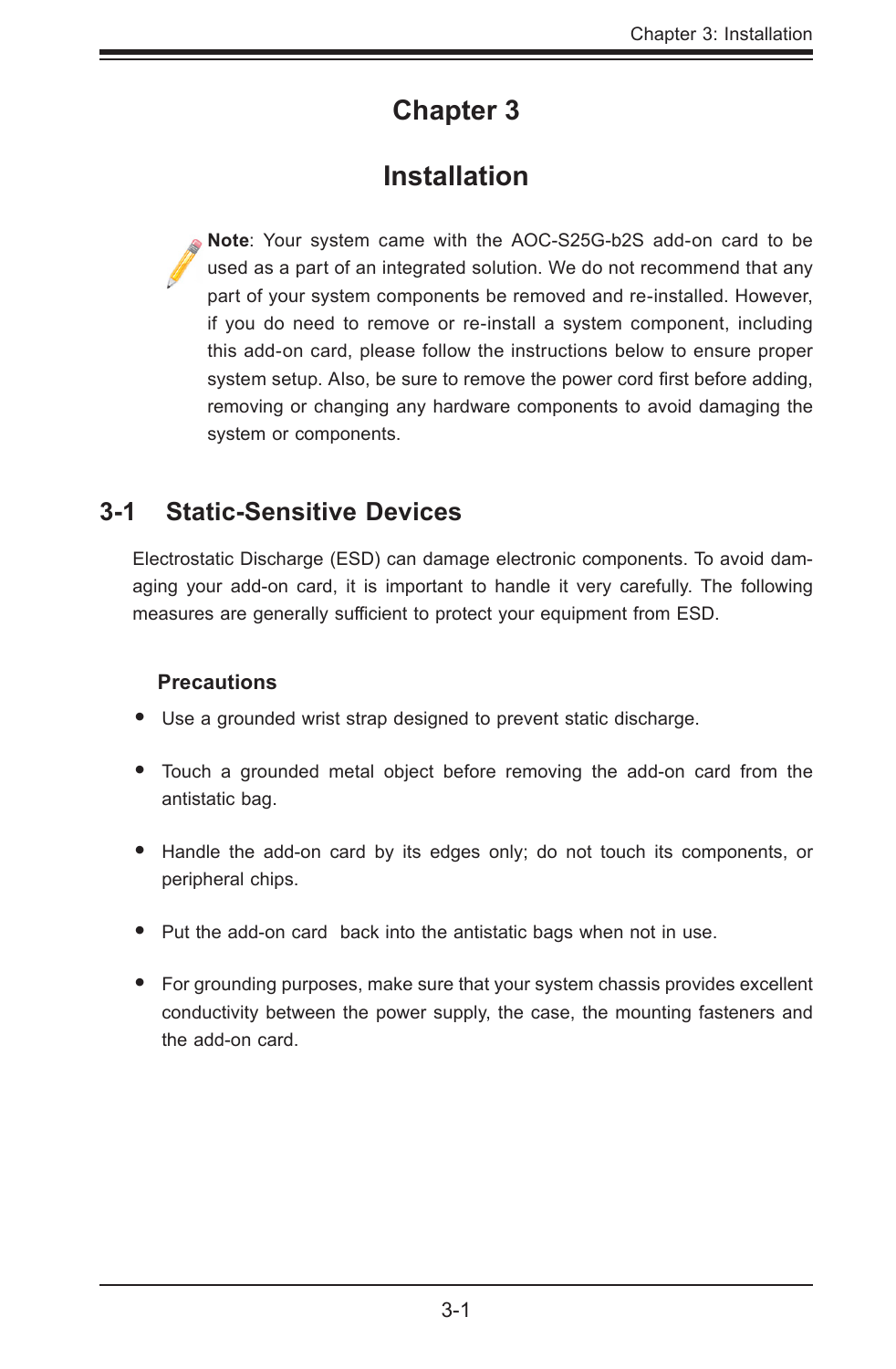## **3-2 Before Installation**

To install the add-on card properly, be sure to follow the instructions below.

- 1. Power down the system.
- 2. Remove the power cord from the wall socket.
- 3. Use industry-standard anti-static equipment (such as gloves or wrist strap) and follow the instructions listed on Page 3-1 to avoid damage caused by ESD.
- 4. Familiarize yourself with the server, motherboard, and/or chassis documentation.
- 5. Confirm that your operating system includes the latest updates and hotfixes.

## **3-3 Installing the Add-on Card**

Follow the steps below to install the add-on card into your system.

- 1. Remove the server cover and, if necessary, set aside any screws for later use.
- 2. Remove the add-on card slot cover. If the case requires a screw, place the screw aside for later use.
- 3. Position the add-on card in the slot directly over the connector on the motherboard, and gently push down on both sides of the card until it slides into the PCI connector.
- 4. Secure the add-on card/motherboard to the chassis. If required, use the screw that you previously removed.
- 5. Attach any necessary external cables to the add-on card.
- 6. Replace the chassis cover.
- 7. Plug the power cord into the wall socket, and power up the system.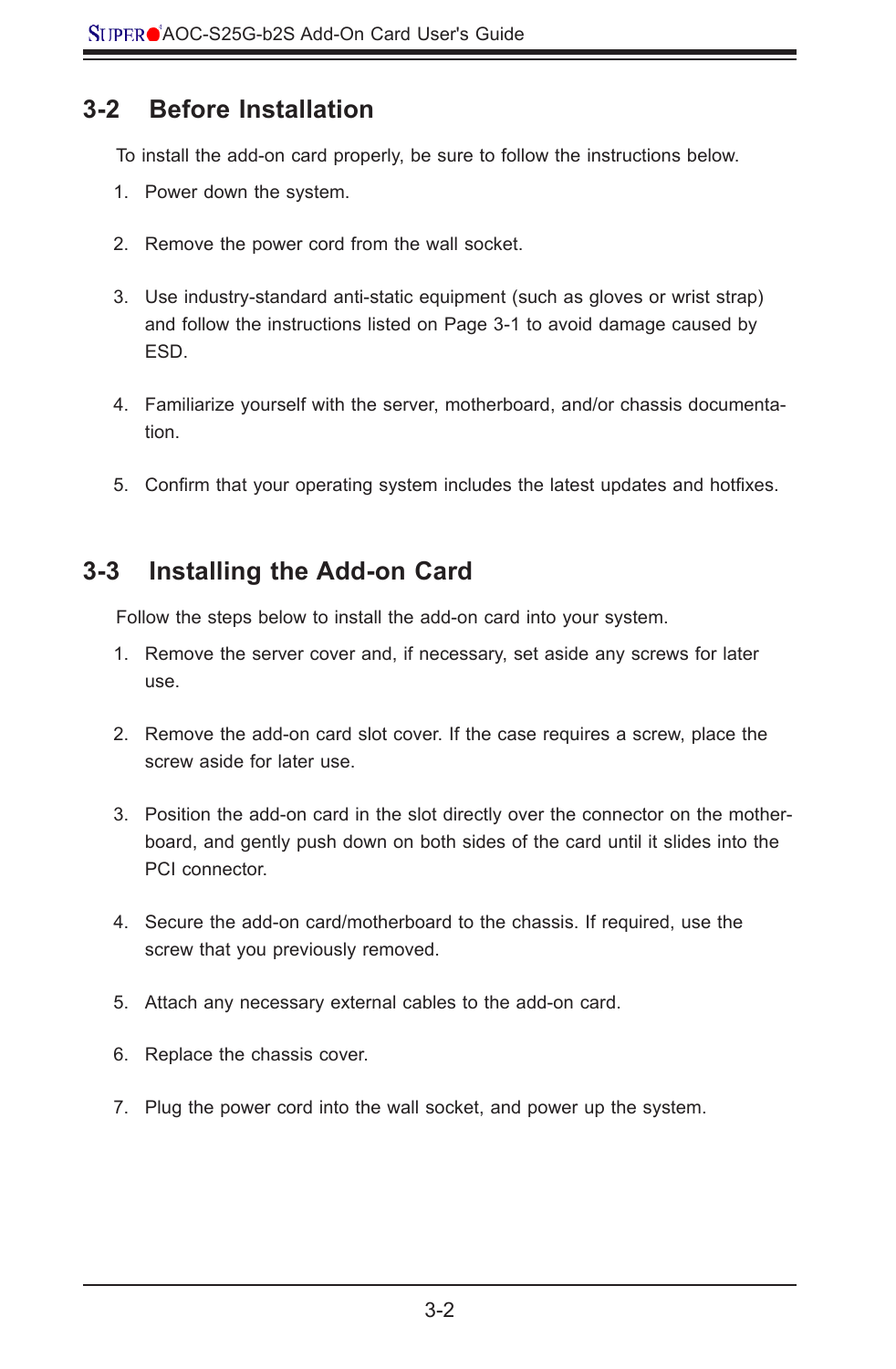## **3-4 Installing Drivers (for Broadcom®BCM57414)**

To install both drivers and firmware for the AOC-S25G-b2S add-on card for either Linux and Windows, please follow the instructions below.



#### **Before Installing the Drivers for the Linux Operating System Only**

Infiniband-diags is a set of utilities designed to help configure, debug, and maintain infiniband fabrics. Installing them from the Linux library is necessary prior to driver installation. To to do so, please first download the following libraries:

```
yum -y install libibverbs* infiniband-diags perftest qperf 
librdmacm-utils
yum -y install groupinstall "InfiniBand Support"
```
#### **Installing 25G Drivers for the Linux Operating System**

Follow the steps below to install the drivers on the Linux operating system:

1. Download the Linux driver package file: netxtreme-bnxt\_en-<ver>.tar.gz.

**Note**: This driver can be found on either the SuperMicro website, or by going to the Linux\_Driver directory from the FTP site (ftp://ftp.supermicro.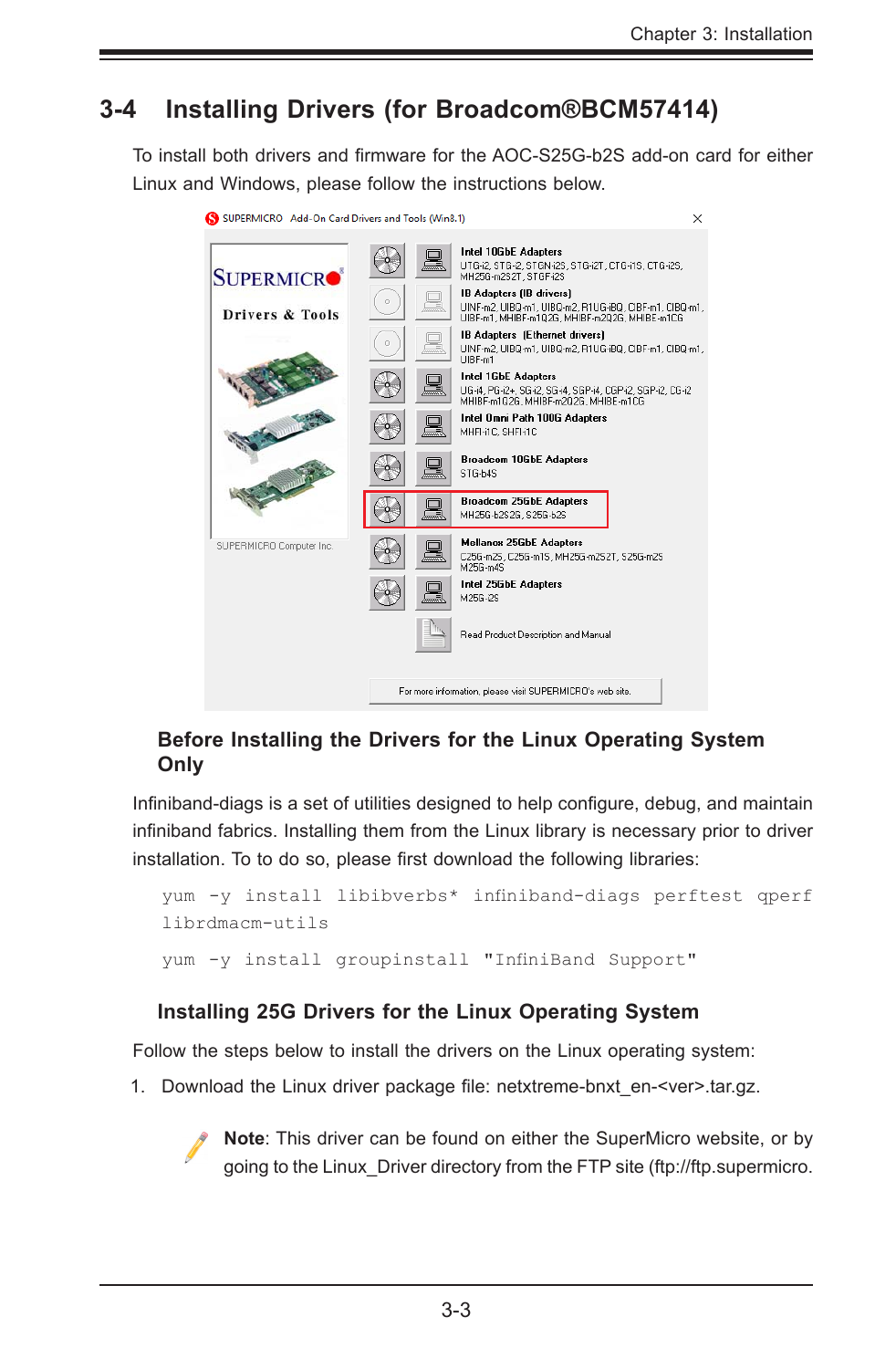com/Networking\_Drivers) or CDR-NIC LAN driver CD by going to the following directory: Broadcom > 25G > Linux > Linux Driver.

2. Install the driver by entering the following commands

```
tar xvzf netextreme-bnxt_en-<ver>.tar.gz
cd netextreme-bnxt en-<ver>
make build
make install
```
**RDMA over Converged Ethernet** (RoCE) is a network protocol that allows remote direct memory access (RDMA) over an Ethernet network. This feature is optional, but if you would like to install with RoCE, please follow the additional steps below:

- 1. Download the Linux driver package file: libbnxt re-<ver>tar.gz.
	- **Note**: This driver can be found on either the SuperMicro website, or by going to the Linux\_RoCE\_Lib directory from the FTP site (ftp://ftp.supermicro.com/Networking\_Drivers) or CDR-NIC LAN driver CD by going to the following directory: Broadcom > 25G > Linux > Linux\_RoCE\_Lib.
- 2. Install the library by entering the following commands:

```
tar xvzf libbnxt_re-<ver>.tar.gz
cd libbnxt_re-<ver>
./configure
make
make install
cp bnxt_re.driver/etc/libibverbs.d 
echo "/usr/local/lib">>/etc/ld.so.conf
ldconfig -v
```
#### **Installing 25G Drivers for the Windows Operating System**

Follow the steps below to install the drivers on the Windows operating system:

- 1. From the FTP site or CDR-NIC LAN driver CD, go to the following directory: Broadcom > 25G > Windows.
- 2. Choose the desired Windows driver package folder.
- 3. As the drivers are in .inf format, you can install the driver from the Device Manager.